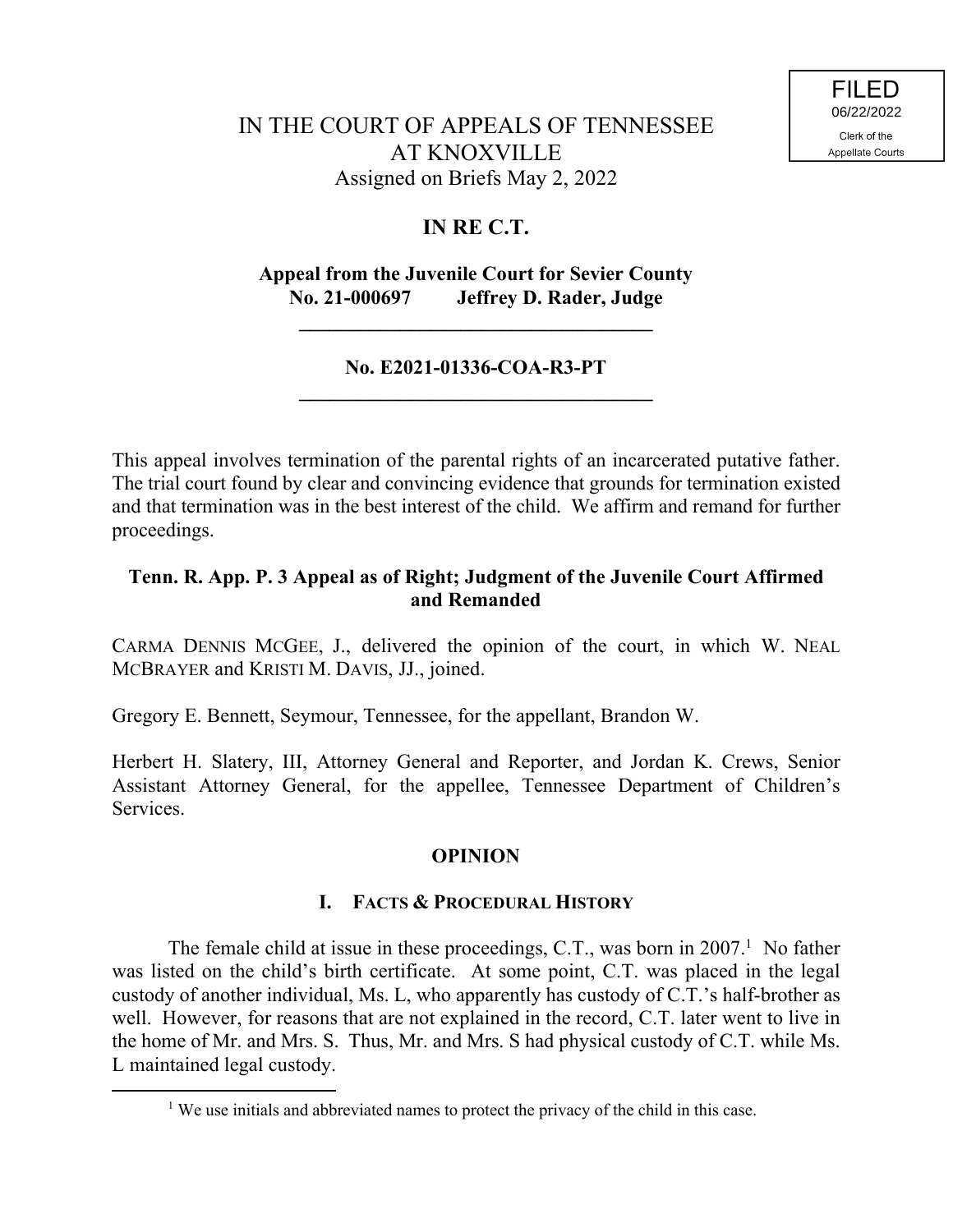In November 2019, when C.T. was twelve years old, the Tennessee Department of Children's Services filed a petition for temporary legal custody of her. The respondents were listed as C.T.'s mother (address unknown), C.T.'s current physical custodian Mrs. S, and her legal custodian Ms. L, but the petition stated that the child's father was unknown. According to the petition, C.T. had been removed from her mother in 2008 due to substance abuse issues and placed in the custody of Ms. L, but in 2017, DCS became aware that the child had been residing in the home of Mr. and Mrs. S for several years. The petition recounted numerous allegations regarding physical altercations and concerns about sexual abuse in the home of Mr. and Mrs. S. As such, the petition asked the juvenile court to declare the child dependent and neglected and award temporary custody to DCS. The juvenile court entered a protective custody order that same day placing the child in the temporary legal custody of DCS. However, the record does not contain any additional documents from the dependency and neglect proceeding, and it is not clear how or when it was resolved.

DCS foster care worker Candy Kirk was assigned to C.T.'s case when she came into custody in November 2019 after removal from the home of Mr. and Mrs. S. Ms. Kirk did not have any contact information for the child's mother and tried unsuccessfully to locate her through various searches. C.T. was ultimately returned to the home of Ms. L, her former legal custodian, where her half-brother resided. However, Ms. L had not spoken with C.T.'s mother in several years. In early 2021, C.T.'s mother contacted Ms. L and revealed her location, and Ms. L in turn told DCS that C.T.'s mother was incarcerated in a certain prison. Ms. Kirk went to the prison to speak with the mother. C.T.'s mother did not immediately identify any potential father of C.T. However, she ultimately surrendered her parental rights and, during that process in March 2021, identified Brandon W. as C.T.'s father. She told Ms. Kirk that Brandon was incarcerated but that he knew that he was the father of C.T.

Ms. Kirk encountered some difficulty locating the correct prison but ultimately made contact with Brandon in May 2021. He indicated that he knew about C.T. and said he had heard that she had special needs. He declined to surrender his parental rights. According to Ms. Kirk, Brandon said to her, "I can use her as a reason for compassionate release to get out of prison."

Almost immediately thereafter, on June 8, 2021, DCS filed a petition to terminate Brandon's parental rights to C.T. The petition stated that C.T.'s mother had previously surrendered her rights and so her rights were not addressed in the petition, and she was not named as a party. The petition asserted that numerous grounds for termination existed under Tennessee Code Annotated section  $36-1-113(g)(9)$ , which applies to putative fathers, as Brandon was not a legal parent of C.T. Specifically, it asserted that he had not filed a petition to establish paternity of the child; that he had failed to seek visitation or make reasonable payments for her support; that he had failed to manifest a willingness and ability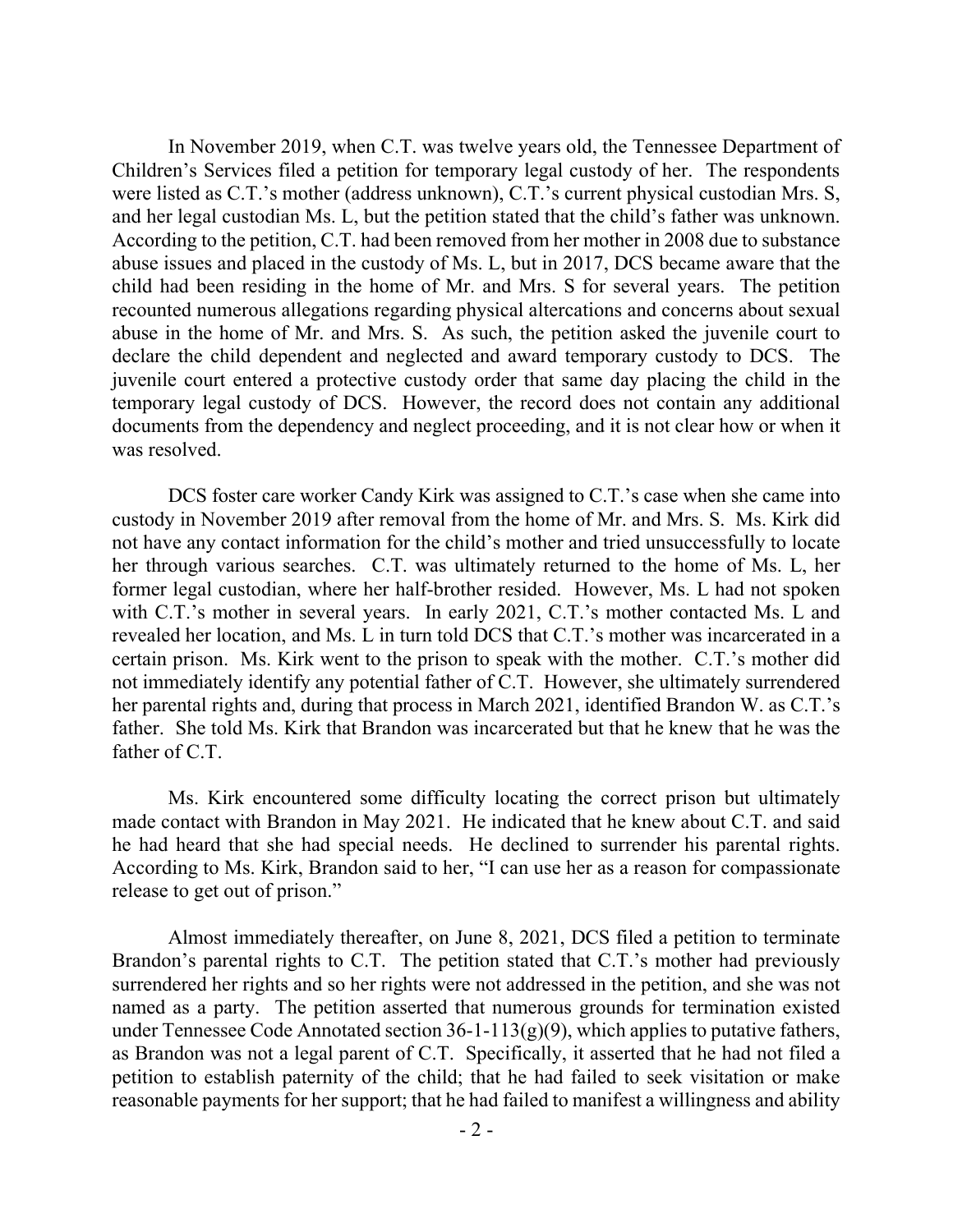to parent her; and that placing the child in his custody would pose a risk of substantial harm to her welfare. The petition also asserted that termination was in the best interest of C.T. As such, it asked the court to award complete guardianship to DCS.

The juvenile court appointed a guardian ad litem and appointed counsel for Brandon. The termination trial was held on October 27, 2021, with Brandon participating by telephone from a federal penitentiary in West Virginia. C.T. was fourteen years old at the time of trial. Brandon testified that he knew C.T. was his child and that he had known about her since her mother became pregnant. He said he and the child's mother remained together throughout the pregnancy, but that he was not present for the child's birth in early 2007 because he was "on the run from law enforcement at the time." Still, Brandon said he "spent time with her" soon after her birth. He stated that he was using marijuana and alcohol during this time period and "wasn't living right." He said the reason he was on the run from law enforcement was because he had been on "intense probation" in connection with a charge from the State of Tennessee for possession of cocaine with intent to distribute, and yet he had smoked marijuana. Brandon said he knew that he would fail the drug test and decided that since he had a daughter on the way, it would be better "to just run rather than to be arrested." He said that a violation of his probation meant that he would have to serve more of his sentence, which was roughly three more years, before he would be eligible for parole.

Brandon testified that "the police finally caught up with [him]" in December 2008 (when C.T. was about 20 months old). He had a gun at the time, so he was arrested and federally charged with being a felon in possession of a firearm. He remained incarcerated for three years, from December 2008 until September 2012, then he resided at a federal halfway house until February 2013.

Brandon testified that he was released in February 2013 (when C.T. was five) but that things did not go well for him in an unstable environment. However, he remained out of prison for over two years and worked steadily during that time, finishing concrete, working at a lawn service "on the side," and also working for a remodeling company. He testified that he was arrested again in August 2015 for violating his probation and charged with possessing ammunition. He was still serving his sentences for those offenses in the federal penitentiary at the time of trial in 2021.

Brandon was asked if he had any contact with C.T. during the period of two and a half years when he was not incarcerated, from February 2013 until August 2015. He said he had wanted to take custody of C.T., so at "the end of 2013" he tried to reach out to the child's physical custodian through the child's aunt, because the child's mother was either living out of state or incarcerated. He said the aunt contacted the custodian but then relayed to him that the custodian did not want "anything to do with [him]." He said he "tried a few more times" and talked with the aunt but did not know the custodian's phone number or location. Brandon said the child's aunt may have mentioned the custodian's name to him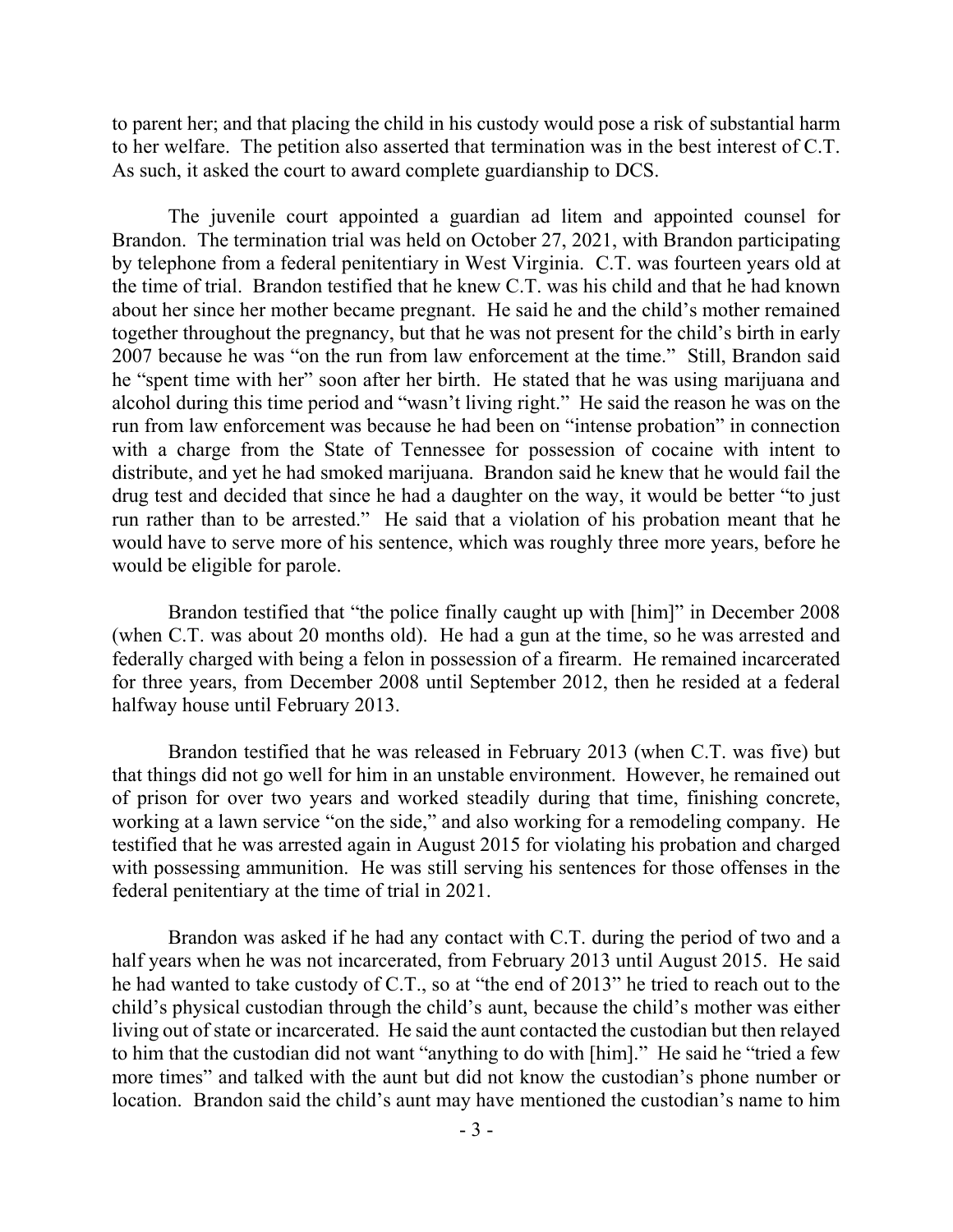but that he could not remember, as he was "drinking a lot."

Brandon admitted that he last had contact with C.T. when she was in "early infancy." Candidly, he added, "Since then I've been in prison nearly eleven years of her fourteen-year-old – her fourteen-year life." He testified that he never attempted to legitimate C.T. because he was not aware that it needed to be done. He said he "probably would have" gone to court if he had only known that he needed to do so, but "whenever it comes to legal stuff, . . . [he was] not up to par." He also said that he knew C.T. was safe and he could not afford a lawyer. When asked if he had ever paid any child support, Brandon said he had given money to the child's mother, and he also gave some money to the child's aunt during his period of non-incarceration, but he last did so in 2014.

Brandon was asked what he knew about the child's current needs and said he was only aware that she "suffers from some issues." His expected release date was in 2025, three years after trial. He said if he was released at that point, he would like to find C.T. and "make amends" and "get to know her." He said he regretted that the child was in this situation due to the choices made by him and her mother. He said if her conditions required lifelong care then he hoped he would be able to provide it for her. Brandon said he had applied for "compassionate release" not for himself but for C.T., so that he could "be there for her." He said that if his request for compassionate release was granted, he would "[i]nstantly" be able to care for C.T. by living with his aunt and working in the job he maintained during his last period of non-incarceration. He estimated that he could obtain a vehicle and residence in three months with federal stimulus money he expected to receive.

Ms. Kirk also testified. She described how C.T. was removed from her physical custodians, who had no contact information for the child's mother and provided no information regarding a possible father. Ms. Kirk said that C.T. had never talked about Brandon or even mentioned her father. She described the child's special needs. She said C.T. has been diagnosed with schizoaffective disorder of the bipolar type, post-traumatic stress disorder, attention deficit hyperactivity disorder, and suicidal ideations with noninterest behavior. At the time of trial, C.T. had been removed from the home of Ms. L and placed in an "adolescent care facility" for treatment due to disturbing behavior. It was still possible that she might be able to return to the home of Ms. L with her half-brother, which was a pre-adoptive home. However, there were discussions about whether Ms. L would have to undergo additional training first to become a therapeutic foster home. Those treating C.T. at the facility did not believe she could function in a foster home environment as of yet. Even in a therapeutic foster home, she would need weekly therapy, medication management, and ongoing psychiatric treatment.

The trial court entered its final written order on November 1, 2021. At the outset, the order states that C.T.'s mother had previously surrendered her rights to the child and that she had been addressed by separate order. For reasons that will be discussed hereinafter, the trial court found that grounds for termination of Brandon's parental rights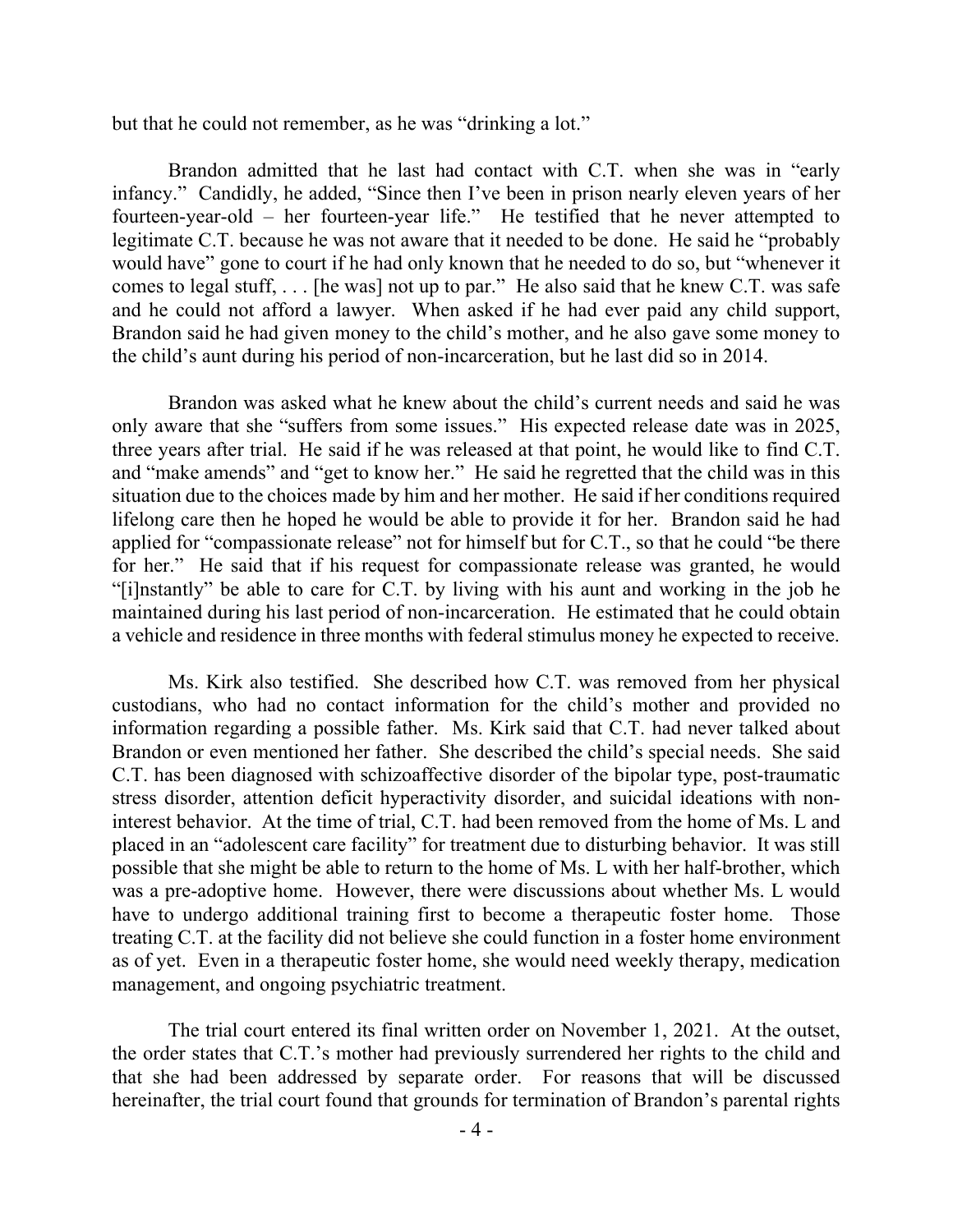existed under Tennessee Code Annotated section  $36$ -1-113 $(g)(9)$ . It also found that termination of parental rights was in the best interest of C.T. Thus, the juvenile court awarded full guardianship of the child to DCS with the right to place her for adoption. The order was certified as final and immediately appealable pursuant to Tennessee Rule of Civil Procedure 54.02. Brandon filed a notice of appeal to this Court.

### **II. ISSUES PRESENTED**

Brandon presents the following issues for review on appeal:

1. Did the trial court err in ruling that the order titled "Termination of Parental Rights and Decree of Full Guardianship" constituted an appealable, final judgment as defined by Tennessee Rule of Civil Procedure 54.02?

2. Did the trial court err in finding by clear and convincing evidence that Brandon had failed to establish paternity pursuant to Tennessee Code Annotated section  $36-1-113(g)(9)$ and Section 36-1-117(c)?

3. Did the trial court err in finding by clear and convincing evidence that termination of parental rights was in the best interest of the child as defined by Tennessee Code Annotated section 36-1-113(i)?

For the following reasons, we affirm the decision of the juvenile court and remand for further proceedings.

## **III. STANDARDS APPLICABLE TO TERMINATION PROCEEDINGS**

Tennessee Code Annotated section 36-1-113 "sets forth the grounds and procedures for terminating the parental rights of a biological parent." *In re Kaliyah S.*, 455 S.W.3d 533, 546 (Tenn. 2015). Pursuant to the statute, the petitioner seeking termination of parental rights must prove two elements. *Id.* at 552. First, that party must prove the existence of at least one of the statutory grounds for termination set forth in Tennessee Code Annotated section 36-1-113(g). *Id.* The grounds are "cumulative and nonexclusive, so that listing conditions, acts or omissions in one ground does not prevent them from coming within another ground." Tenn. Code Ann. § 36-1-113(g). Second, the petitioner must prove that termination of parental rights is in the best interest of the child, considering the best interest factors listed in Tennessee Code Annotated section 36-1-113(i). *In re Kaliyah S.*, 455 S.W.3d at 552.

Because of the constitutional dimension of the parent's rights at stake, the party seeking termination "must prove all the elements of their case by clear and convincing evidence." *In re Bernard T.*, 319 S.W.3d 586, 596 (Tenn. 2010). To be clear and convincing, the evidence must enable the finder of fact "to form a firm belief or conviction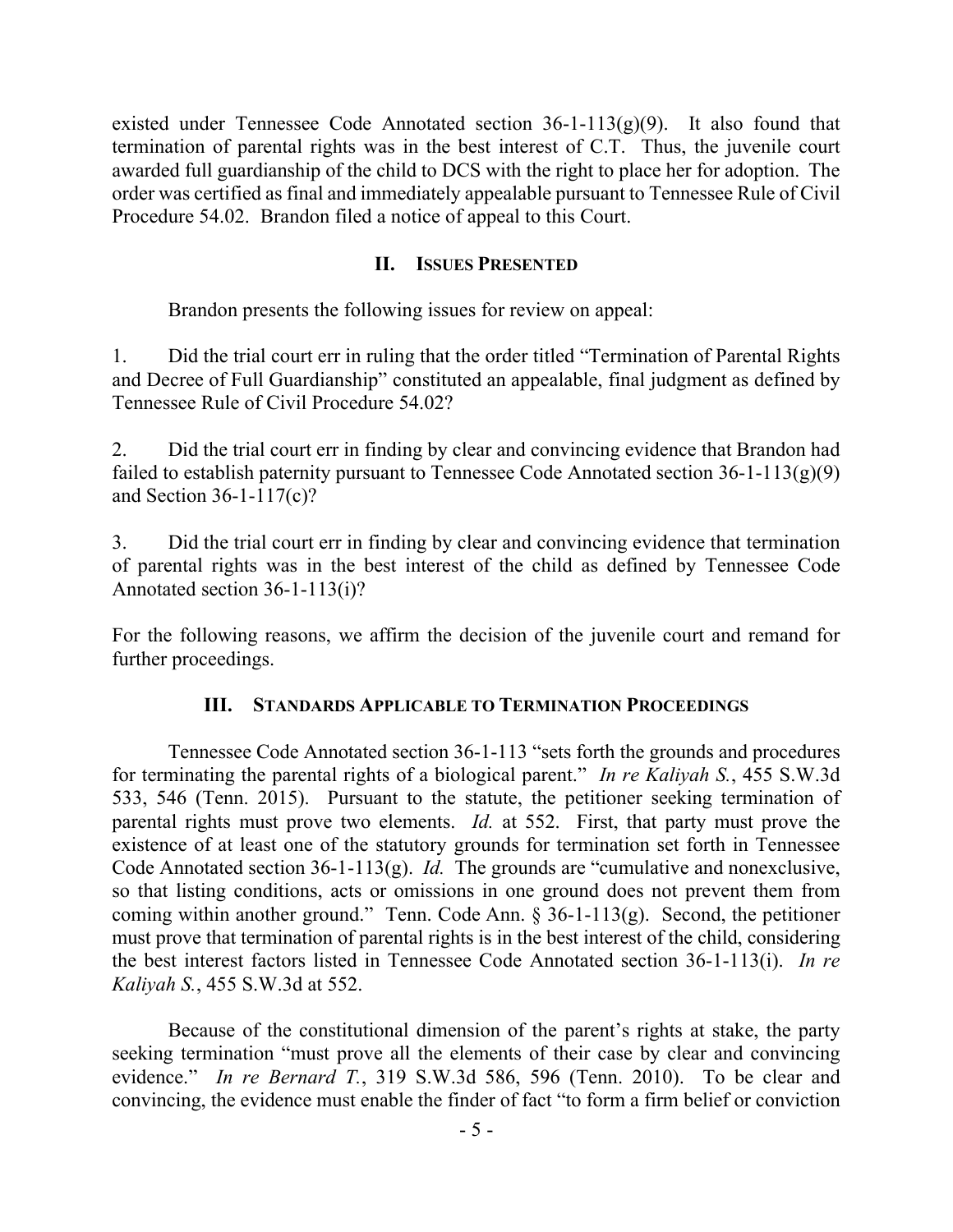regarding the truth of the facts" sought to be established and eliminate "any serious or substantial doubt about the correctness" of the findings. *Id.*

Due to this heightened burden of proof applicable in parental termination cases, we adapt our customary standard of review on appeal. *In re Audrey S.*, 182 S.W.3d 838, 861 (Tenn. Ct. App. 2005). Appellate courts review the trial court's factual findings de novo in accordance with Tennessee Rule of Appellate Procedure 13(d), presuming each factual finding to be correct unless the evidence preponderates otherwise. *In re Carrington H.*, 483 S.W.3d 507, 524 (Tenn. 2016). Then, we make our own determination regarding "whether the facts, either as found by the trial court or as supported by a preponderance of the evidence, amount to clear and convincing evidence of the elements necessary to terminate parental rights." *Id.* (citing *In re Bernard T.*, 319 S.W.3d at 596-97). "The trial court's ruling that the evidence sufficiently supports termination of parental rights is a conclusion of law, which appellate courts review de novo with no presumption of correctness." *Id.* (citing *In re M.L.P.*, 281 S.W.3d 387, 393 (Tenn. 2009)).

#### **IV. DISCUSSION**

## *A. Rule 54.02*

Before we turn to the merits of this appeal, we must address Brandon's first issue regarding whether the trial court's order was a final and appealable judgment as defined by Tennessee Rule of Civil Procedure 54.02. Although Brandon is the appellant in this matter, he argues that this Court lacks subject matter jurisdiction over his appeal.<sup>2</sup> His argument appears to be twofold: (1) the order was certified as final under Rule 54.02 without any "specific findings of facts" to support the conclusion that there was no just reason for delay; and (2) the termination order "did not address the [m]other's surrender."

Neither argument convinces this Court that it lacks subject matter jurisdiction. As a matter of finality, there was no need for the trial court's termination order to further "address the [m]other's surrender." She has never been a party to this case. The petition to terminate Brandon's parental rights stated that the mother had previously surrendered her rights and therefore she would not be addressed in the petition. She did not participate in the case, although Ms. Kirk mentioned the mother's surrender during her testimony.

 $\overline{a}$ 

<sup>2</sup> We considered a similar situation in *Byrnes v. Byrnes*, 390 S.W.3d 269, 276 (Tenn. Ct. App. 2012):

Wife, in her role as *appellant* in this case, strangely enough argues that the order from which she appeals, *i.e.*, the December 2010 order, is not a final order. If she is correct, the result would be that we would lack subject matter jurisdiction over this appeal and Wife would find herself in the troublesome position of having appealed a non-final order as if it were a final order.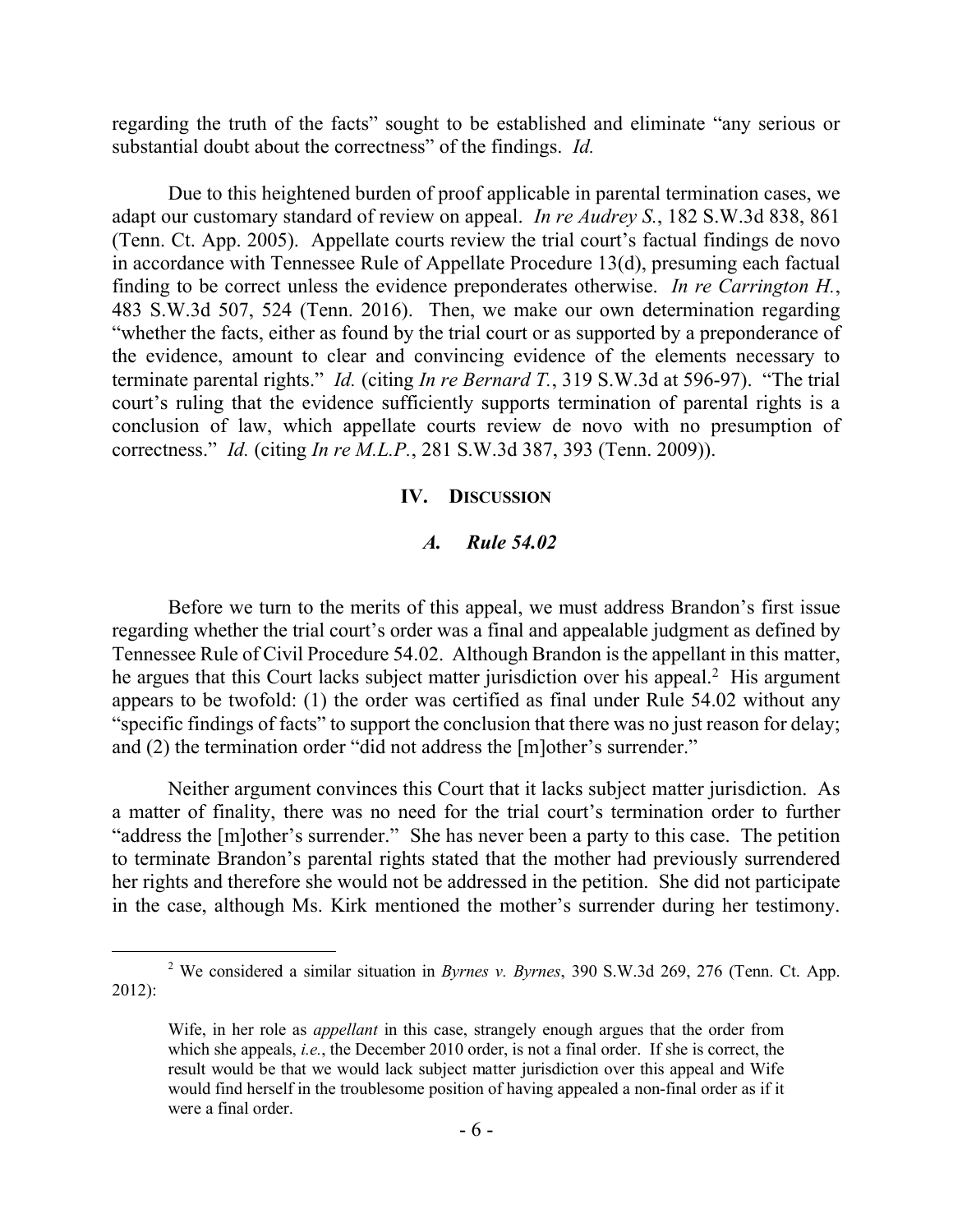Counsel for DCS reminded the court that the mother "is not a part of this petition because she has previously surrendered her rights" and the child was already "in partial guardianship." Finally, the final order states that the mother had previously surrendered her rights and that the matter was addressed separately. Because the child's mother was not a party to this termination proceeding, any issue regarding her does not prevent the termination order from being final and appealable. Thus, it appears to this Court that it was not even necessary for the trial court to certify its order as final under Rule 54.02. We note that Rule 54.02 serves as "an exception to Rule 3 that permits the trial court, without permission from the appellate court, to certify an order as final and appealable, even if parts of the overall litigation remain pending in the trial court." *Johnson v. Nunis*, 383 S.W.3d 122, 130 (Tenn. Ct. App. 2012). Here, however, the trial court resolved all issues regarding the termination of Brandon's parental rights and awarded full guardianship to DCS. For purposes of Rule 54.02, a "'final judgment' refers to a trial court's decision adjudicating all the claims, rights, and liabilities of all the parties." *Discover Bank v. Morgan*, 363 S.W.3d 479, 488 n.17 (Tenn. 2012). A final judgment resolves all issues and leaves "'nothing else for the trial court to do.'" *In re Estate of Henderson*, 121 S.W.3d 643, 645 (Tenn. 2003) (quoting *State ex rel. McAllister v. Goode*, 968 S.W.2d 834, 840 (Tenn. Ct. App. 1997)). Thus, it is not clear why the juvenile court certified its order as final and appealable under Rule 54.02. DCS suggests in its brief that certification was "not necessary here." We agree. The trial court's certification under Rule 54.02 was unnecessary, and Brandon's arguments regarding finality under Rule 54.02 are misplaced. *See, e.g.*, *S.A.M.D. v. J.P.D.*, No. W2011-01256-COA-R3-CV, 2012 WL 5266194, at \*9 n.10 (Tenn. Ct. App. Oct. 25, 2012) (noting that the trial court apparently certified its order as final and appealable pursuant to Rule 54.02 "out of an abundance of caution" but that "such certification was unnecessary").

#### *B. Grounds for Termination*

The trial court found that grounds for termination existed pursuant to Tennessee Code Annotated section  $36$ -1-113(g)(9), which, at the time of filing of the termination petition, provided, in pertinent part:

(9)(A) The parental rights of any person who, at the time of the filing of a petition to terminate the parental rights of such person . . . is the putative father of the child may also be terminated based upon any one (1) or more of the following additional grounds:

(i) Deleted by 2019 Pub.Acts, c. 36, § 3, eff. July 1, 2019.

(ii) The person has failed, without good cause or excuse, to make reasonable and consistent payments for the support of the child in accordance with the child support guidelines promulgated by the department pursuant to  $\S 36-5-$ 101;

(iii) The person has failed to seek reasonable visitation with the child, and if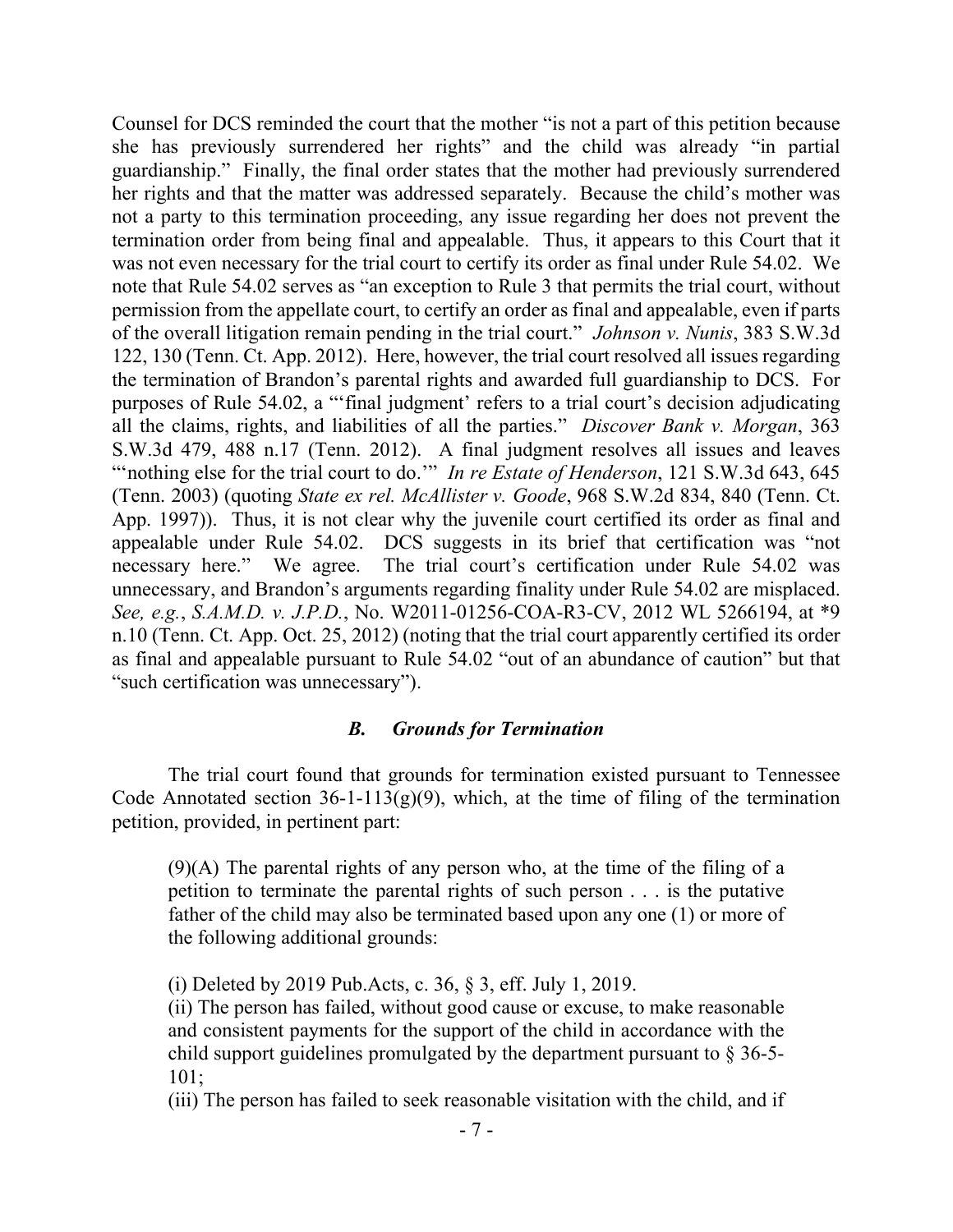visitation has been granted, has failed to visit altogether, or has engaged in only token visitation, as defined in § 36-1-102;

(iv) The person has failed to manifest an ability and willingness to assume legal and physical custody of the child;

(v) Placing custody of the child in the person's legal and physical custody would pose a risk of substantial harm to the physical or psychological welfare of the child; or

(vi) The person has failed to file a petition to establish paternity of the child within thirty (30) days after notice of alleged paternity, or as required in  $\S$  $36-2-318(i)$ , or after making a claim of paternity pursuant to § 36-1- $117(c)(3)[.]$ 

Tenn. Code Ann. § 36-1-113(g)(9).

"Putative father" means a biological or alleged biological father of a child who, at the time of the filing of the petition to terminate the parental rights of such person  $\dots$  meets at least one (1) of the criteria set out in § 36-1-117(c), has not been excluded by DNA testing as described in § 24-7-112 establishing that he is not the child's biological father or that another man is the child's biological father, and is not a legal parent[.]

Tenn. Code Ann. § 36-1-102(44). One of the criteria in section 36-1-117(c) applies here, as Brandon,

has claimed to the child's biological mother, or to the petitioners or their attorney, or to the department, a licensed child-placing agency, or a licensed clinical social worker who or that is involved in the care, placement, supervision, or study of the child that the biological father believes that the biological father is the father of the child[.]

Tenn. Code Ann.  $\S 36$ -1-117(c)(2). We also note that Brandon was not a "legal parent" within the meaning of Tennessee Code Annotated section 36-1-102(29).<sup>3</sup> Thus, ground

 $\overline{a}$ 

<sup>3</sup> Tennessee Code Annotated section 36-1-102(29)(A) defines a legal parent as:

<sup>(</sup>i) The biological mother of a child;

<sup>(</sup>ii) A man who is or has been married to the biological mother of the child if the child was born during the marriage or within three hundred (300) days after the marriage was terminated for any reason, or if the child was born after a decree of separation was entered by a court;

<sup>(</sup>iii) A man who attempted to marry the biological mother of the child before the child's birth by a marriage apparently in compliance with the law, even if the marriage is declared invalid, if the child was born during the attempted marriage or within three hundred (300) days after the termination of the attempted marriage for any reason;

<sup>(</sup>iv) A man who has been adjudicated to be the legal father of the child by any court or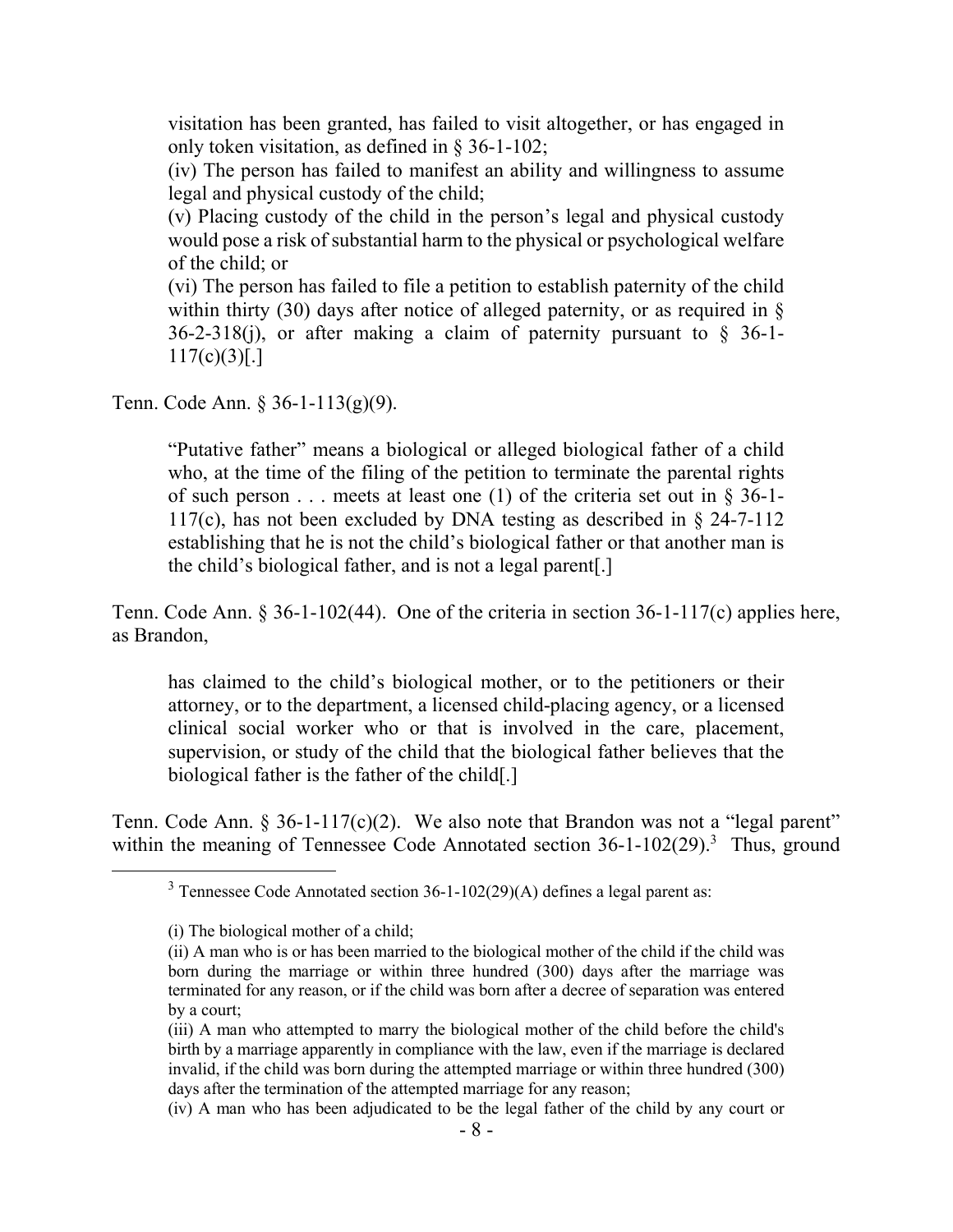$(g)(9)$  is applicable to Brandon as a putative father. The trial court found that Brandon "was not a legal parent at the time this Petition was filed" and "there is no legitimate reason why he has never filed to become the legal parent of the child or why he would not have been able to [do so]," as he "admitted that he has known the child was his since the mother was pregnant with the child."

On appeal, Brandon does not dispute that he met the definition of a putative father. However, his precise argument regarding this ground is somewhat difficult to follow. First, he argues that "[i]n considering whether [he] had failed to establish paternity, the trial court failed to look at those factors that go beyond mere appearance and fill in documents." He suggests that the trial court should have considered that he spent time with his infant daughter before going to prison, made attempts to contact her through a family member when he was released, "held himself out as [C.T.'s] Father throughout the hearing," and could begin caring for her if he was granted compassionate release. Respectfully, these facts do not alter our conclusion that Brandon failed to establish paternity and was a mere putative father as defined by the relevant statute. We also note that, surprisingly enough, this Court has considered and rejected this exact argument before. In *In re Adaline D.*, No. E2020-01597-COA-R3-PT, 2021 WL 5297683, at \*11 (Tenn. Ct. App. Nov. 15, 2021), we considered whether an appellant was a putative father within the meaning of subsection  $(g)(9)$  and the relevant definitions, but then stated:

The gist of Tyson's argument on appeal is that the trial court "failed to look at those factors that go beyond mere appearance and fill in documents." In essence, he asserts—without citation to legal authority—that the trial court should have disregarded the statutory requirements established by the legislature for establishing paternity and, instead, deemed sufficient the fact that the parties did not dispute that he held himself out as Lilah's father. We disagree. Courts are not at liberty to disregard the clear mandates of a statute. *See Ken Smith Auto Parts v. Thomas*, No. E2018-00928-COA-R3-CV, 2019 WL 192442, at \*6 (Tenn. Ct. App. Jan. 15, 2019) (quoting *Browning v. Browning*, No. E2017-02354-COA-R3-CV, 2018 WL 4057245, at \*3 n.3 (Tenn. Ct. App. Aug. 27, 2018)). We thus find no error in the trial court's conclusion that Tyson failed to establish paternity of Lilah and, therefore, is not her legal father.

We likewise reject the argument here.<sup>4</sup>

administrative body of this state or any other state or territory or foreign country or who has signed, pursuant to  $\S$  24-7-113,  $\S$  68-3-203(g),  $\S$  68-3-302, or  $\S$  68-3-305(b), an unrevoked and sworn acknowledgment of paternity under Tennessee law, or who has signed such a sworn acknowledgment pursuant to the law of any other state, territory, or foreign country; or

<sup>(</sup>v) An adoptive parent of a child or adult[.]

<sup>4</sup> Brandon's counsel also represented the putative father in *In re Adaline D*.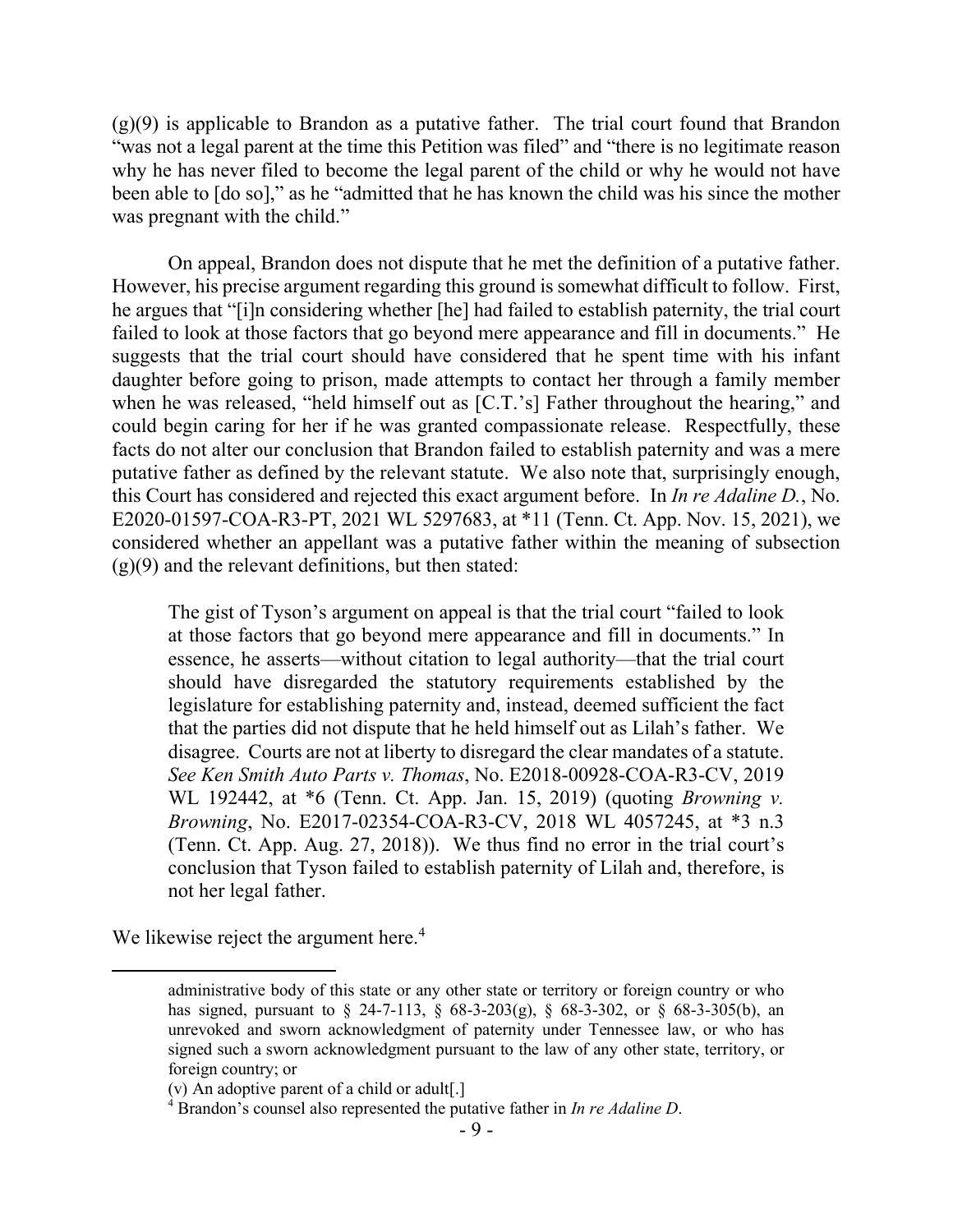Next, Brandon relies on Tennessee Code Annotated section 36-2-305, which is part of the chapter of the Tennessee Code that "provides a single cause of action to establish parentage of children other than establishment by adoption pursuant to chapter 1 of this title, or by acknowledgement of parentage pursuant to  $\S$  68-3-203(g),  $\S$  68-3-302 or  $\S$  68-3-305(b)." Tenn. Code Ann. § 36-2-301. Section 305, which Brandon cites, states, "The court may enter an order of parentage upon the agreement of the mother and father unless the court on its own motion orders genetic testing. In any such agreement, the mother and father must affirmatively acknowledge their parentage of the child. Any agreement under this part shall comply with the requirements of § 36-2-311." Tenn. Code Ann. § 36-2- 305(a). Brandon argues that "[i]n this case, both parents have acknowledged that [Brandon] is [C.T.'s] Father," and so this acknowledgement "gave the Juvenile Court a sufficient evidentiary foundation to have granted the Father an order of parentage thereby satisfying the requirements of  $36$ -1-113(g)(9)(A)(vi)." This argument must fail as well. First, we note that this is not an action to establish parentage under Title 36, Chapter 2, nor did Brandon even seek a determination of parentage in the lower court. The statute that does apply here, Tennessee Code Annotated section  $36-1-113(g)(9)$ , requires a determination of whether the individual was a putative father "at the time of the filing of a petition to terminate the parental rights of such person[.]" *See In re D.A.H.*, 142 S.W.3d 267, 272-73 (Tenn. 2004) (recognizing that the statute provides "authority to apply the additional grounds for termination enumerated in section  $36$ -1-113(g)(9)(A) to persons who have established legal parentage, but did so subsequently to the filing of a petition seeking termination of their parental rights"); *In re F.N.M.*, No. M2015-00519-COA-R3- PT, 2016 WL 3126077, at \*8 (Tenn. Ct. App. Apr. 11, 2016) (finding the grounds in (g)(9) applicable even though the putative father filed an emergency petition to establish paternity after the petition for termination was filed); *In re Adoption of D.B.S.M.*, No. E2007-02663- COA-R3-PT, 2008 WL 2502118, at \*7 (Tenn. Ct. App. June 23, 2008) (finding ground  $(g)(9)$  applicable where the father "took no steps to establish his legal parentage of the Child until after the filing of the Petition"). Thus, we find no support for Brandon's curious argument that the trial court should have sua sponte granted him an order of parentage in this termination action in an effort to "satisfy[] the requirements" of this ground.

Finally, we note that the trial court found each of the enumerated subsections of ground (g)(9) applicable in this case. Although Brandon does not challenge those findings on appeal, we will review them nonetheless. The trial court found that he failed to establish paternity despite knowing the child was his since the mother was pregnant. *See* Tenn. Code Ann. § 36-1-113(g)(9)(A)(vi) ("The person has failed to file a petition to establish paternity of the child within thirty (30) days after notice of alleged paternity, or as required in § 36- 2-318(j), or after making a claim of paternity pursuant to  $\S 36$ -1-117(c)(3)."). It found that he had not sought reasonable visitation with the child or even seen her since she was an infant. *See* Tenn. Code Ann. § 36-1-113(g)(9)(A)(iii) ("The person has failed to seek reasonable visitation with the child, and if visitation has been granted, has failed to visit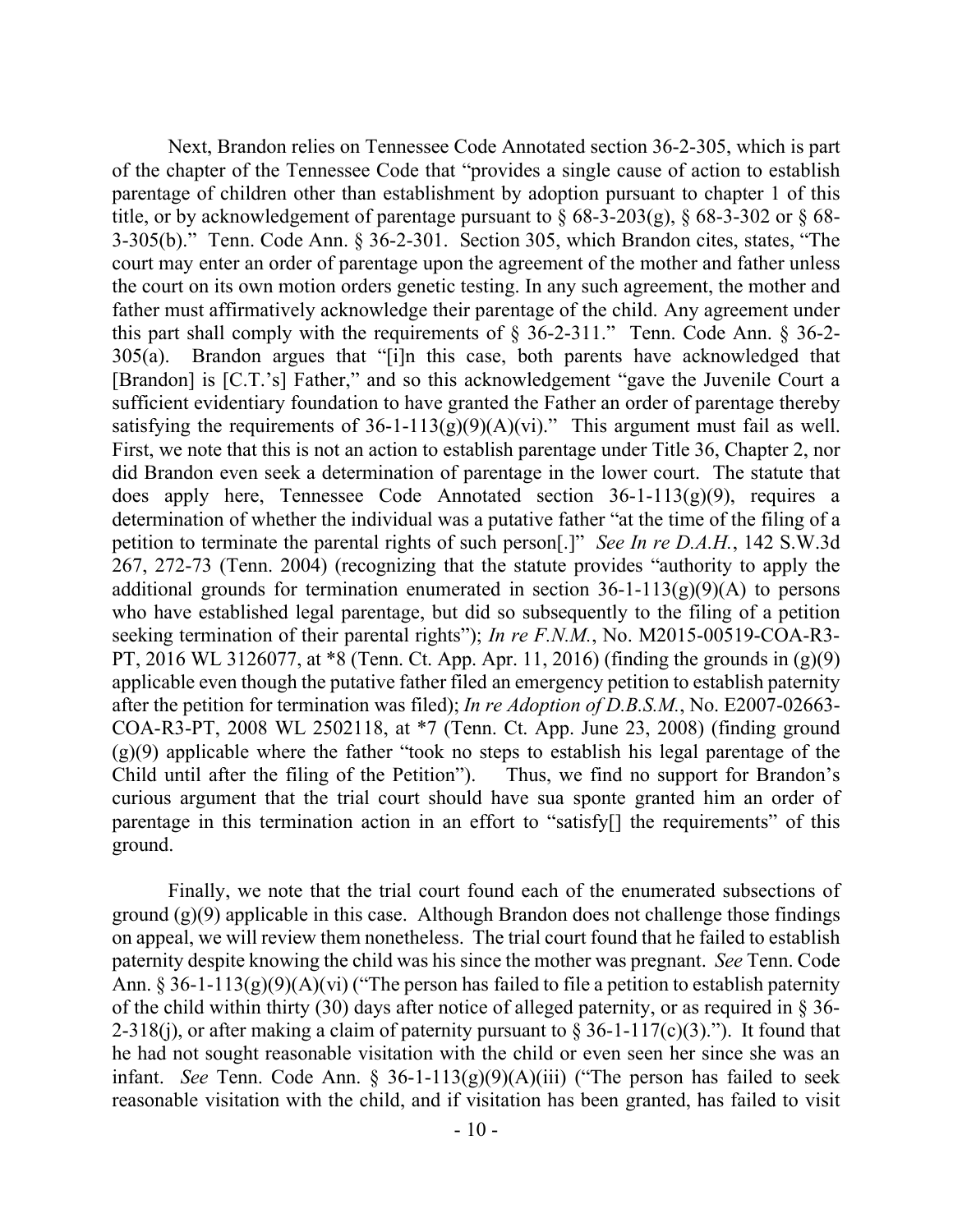altogether, or has engaged in only token visitation, as defined in  $\S 36$ -1-102."). It found that he had no good cause or excuse for his failure to make reasonable and consistent payments of child support and had not sent any money for her care since at least 2014, if ever. *See* Tenn. Code Ann. § 36-1-113(g)(9)(A)(ii) ("The person has failed, without good cause or excuse, to make reasonable and consistent payments for the support of the child in accordance with the child support guidelines promulgated by the department pursuant to  $\S$  36-5-101."). The court found "no indication that [he] is willing or has the ability to take custody of the child" other than his statement to that effect in court. *See* Tenn. Code Ann. § 36-1-113(g)(9)(A)(iv) ("The person has failed to manifest an ability and willingness to assume legal and physical custody of the child."). The court also found that placing C.T. in Brandon's custody would pose a risk of substantial harm to the child's welfare, as the child has special needs, is currently in residential treatment and will need ongoing treatment, and has a chance at permanence in a foster home with her half-sibling once she is ready for it. *See* Tenn. Code Ann. §  $36-1-113(g)(9)(A)(v)$  ("Placing custody of the child in the person's legal and physical custody would pose a risk of substantial harm to the physical or psychological welfare of the child."). The court found that the foster home offered a better chance at stability than any home Brandon might be able to provide should he be released from incarceration in four years. The court did not believe that C.T. could be placed with Brandon "anytime in the near future." The record clearly and convincingly supports each of the trial court's findings and conclusions as to these grounds.

#### *C. Best Interest*

"Effective April 22, 2021, the General Assembly [] amended Tennessee Code Annotated § 36-1-113(i) by deleting the previous subsection in its entirety and substituting a new subsection providing, inter alia, twenty factors to be considered in determining a child's best interest in a case involving termination of parental rights." *In re Caroline R*., No. E2021-00245-COA-R3-PT, 2022 WL 702392, at \*12 n.7 (Tenn. Ct. App. Mar. 9, 2022) (citing 2021 Tenn. Pub. Acts, Ch. 190 § 1 (S.B. 205)). Thus, "the amended statute applies only to petitions for termination filed on or after April 22, 2021." *In re Riley S.*, No. M2020-01602-COA-R3-PT, 2022 WL 128482, at \*14 n.10 (Tenn. Ct. App. Jan. 14, 2022) *perm. app. denied* (Tenn. Mar. 17, 2022). The petition in this case was filed on June 8, 2021, so the new factors were correctly applied by the trial court.

According to one author, "[m]edical and psychological understanding of attachment, trauma and child development ha[d] advanced rapidly since the 1970s when Tennessee's best interest factors came into being," and the new factors were "designed to bridge the knowledge gap and operationalize a modern understanding of child development, attachment and trauma." Dawn Coppock, *Happier Childhoods and Better Best Interest Factors*, 57 Tenn. B.J. 24, 25 (July/Aug. 2021). This Court has observed that the old factors "are included in the new version of factors that went into effect in April 2021." *In re Da'Moni J.*, No. E2021-00477-COA-R3-PT, 2022 WL 214712, at \*23 (Tenn. Ct. App. Jan. 25, 2022) *perm. app. denied* (Tenn. Apr. 1, 2022). However, the statute as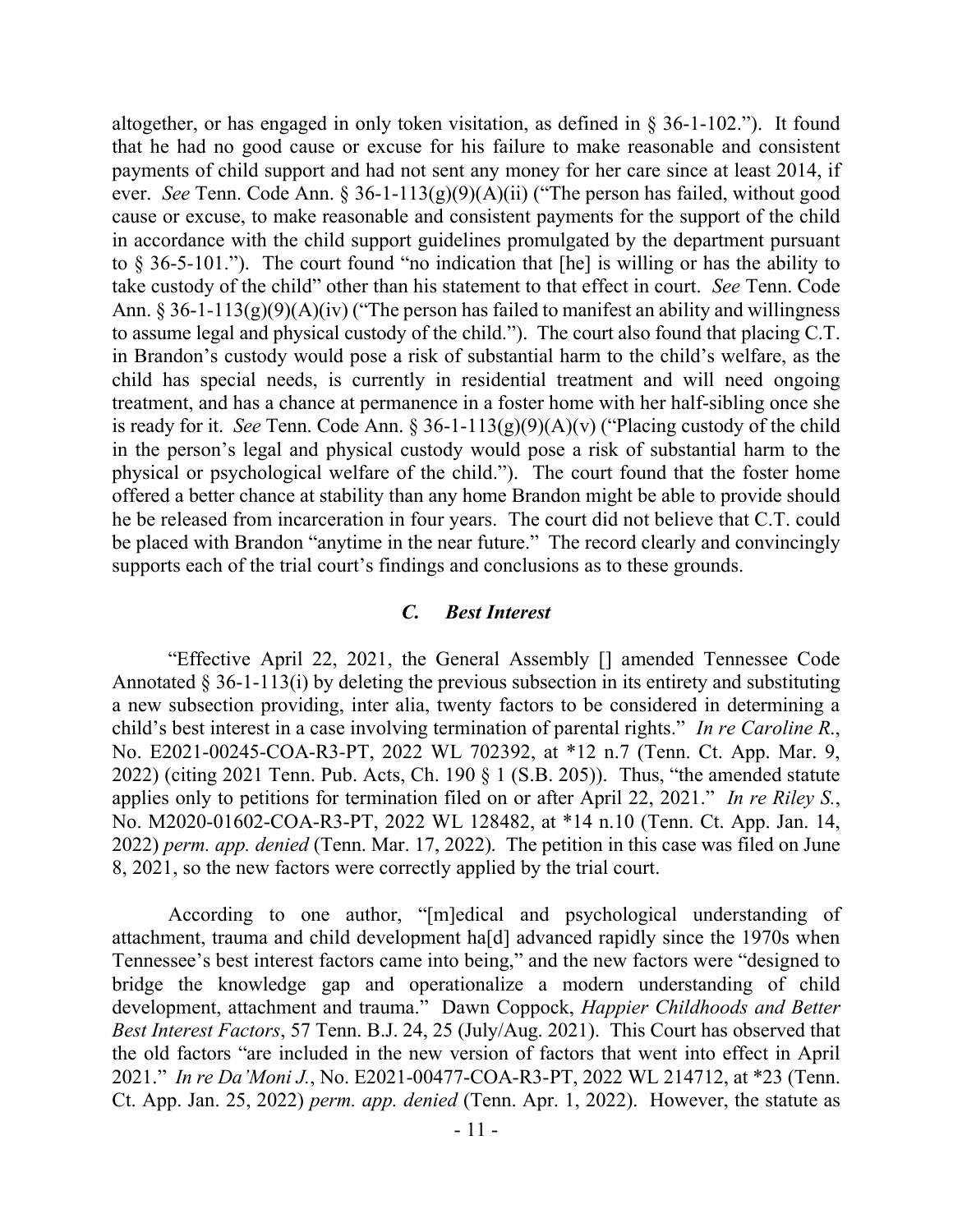amended "now includes additional factors that should be considered, if relevant." *In re Riley S.*, 2022 WL 128482, at \*14 n.10; *see also Coppock*, 57 Tenn. B.J. at 26 (stating that courts are not "required to make findings for each enumerated factor, but are directed to identify the factors relevant to the case at bar, including any other 'child-centered factors' and to make specific findings of fact regarding only the factors considered").

Although several cases have recognized the adoption of the new factors, it appears that this may be the first case in which the new factors have actually been applied on appeal. The statute, as amended, provides:

(i)(1) In determining whether termination of parental or guardianship rights is in the best interest of the child, the court shall consider all relevant and child-centered factors applicable to the particular case before the court. Those factors may include, but are not limited to, the following:

(A) The effect a termination of parental rights will have on the child's critical need for stability and continuity of placement throughout the child's minority;

(B) The effect a change of caretakers and physical environment is likely to have on the child's emotional, psychological, and medical condition;

(C) Whether the parent has demonstrated continuity and stability in meeting the child's basic material, educational, housing, and safety needs;

(D) Whether the parent and child have a secure and healthy parental attachment, and if not, whether there is a reasonable expectation that the parent can create such attachment;

(E) Whether the parent has maintained regular visitation or other contact with the child and used the visitation or other contact to cultivate a positive relationship with the child;

(F) Whether the child is fearful of living in the parent's home;

(G) Whether the parent, parent's home, or others in the parent's household trigger or exacerbate the child's experience of trauma or post-traumatic symptoms;

(H) Whether the child has created a healthy parental attachment with another person or persons in the absence of the parent;

(I) Whether the child has emotionally significant relationships with persons other than parents and caregivers, including biological or foster siblings, and the likely impact of various available outcomes on these relationships and the child's access to information about the child's heritage;

(J) Whether the parent has demonstrated such a lasting adjustment of circumstances, conduct, or conditions to make it safe and beneficial for the child to be in the home of the parent, including consideration of whether there is criminal activity in the home or by the parent, or the use of alcohol, controlled substances, or controlled substance analogues which may render the parent unable to consistently care for the child in a safe and stable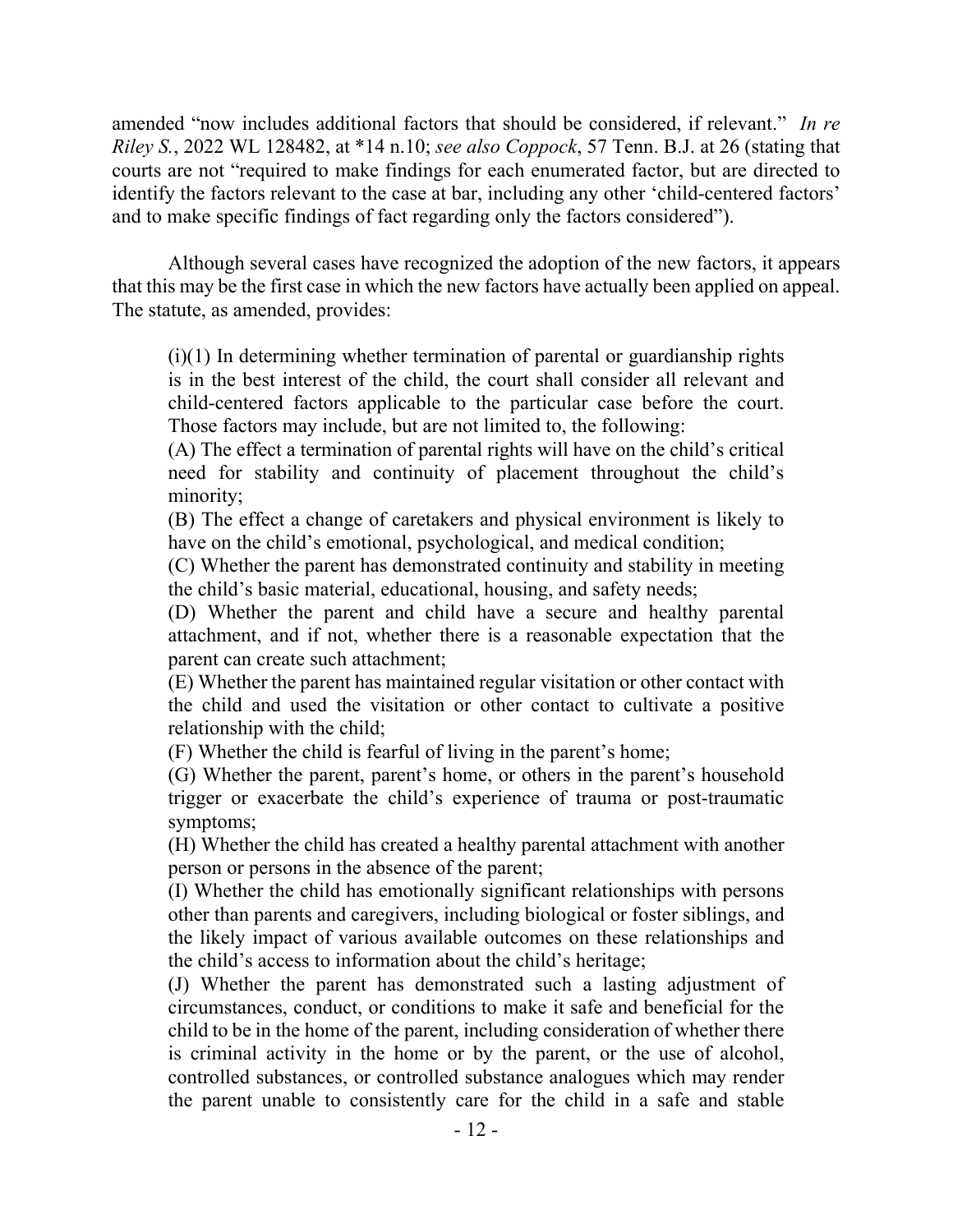manner;

(K) Whether the parent has taken advantage of available programs, services, or community resources to assist in making a lasting adjustment of circumstances, conduct, or conditions;

(L) Whether the department has made reasonable efforts to assist the parent in making a lasting adjustment in cases where the child is in the custody of the department;

(M) Whether the parent has demonstrated a sense of urgency in establishing paternity of the child, seeking custody of the child, or addressing the circumstance, conduct, or conditions that made an award of custody unsafe and not in the child's best interest;

(N) Whether the parent, or other person residing with or frequenting the home of the parent, has shown brutality or physical, sexual, emotional, or psychological abuse or neglect toward the child or any other child or adult;

(O) Whether the parent has ever provided safe and stable care for the child or any other child;

(P) Whether the parent has demonstrated an understanding of the basic and specific needs required for the child to thrive;

(Q) Whether the parent has demonstrated the ability and commitment to creating and maintaining a home that meets the child's basic and specific needs and in which the child can thrive;

(R) Whether the physical environment of the parent's home is healthy and safe for the child;

(S) Whether the parent has consistently provided more than token financial support for the child; and

(T) Whether the mental or emotional fitness of the parent would be detrimental to the child or prevent the parent from consistently and effectively providing safe and stable care and supervision of the child.

(2) When considering the factors set forth in subdivision  $(i)(1)$ , the prompt and permanent placement of the child in a safe environment is presumed to be in the child's best interest.

(3) All factors considered by the court to be applicable to a particular case must be identified and supported by specific findings of fact in the court's written order.

(4) Expert testimony is not required to prove or disprove any factor by any party.

Tenn. Code Ann. § 36-1-113(i). "In all cases, when the best interests of the child and those of the adults are in conflict, such conflict shall always be resolved to favor the rights and the best interests of the child." Tenn. Code Ann. § 36-1-101(d).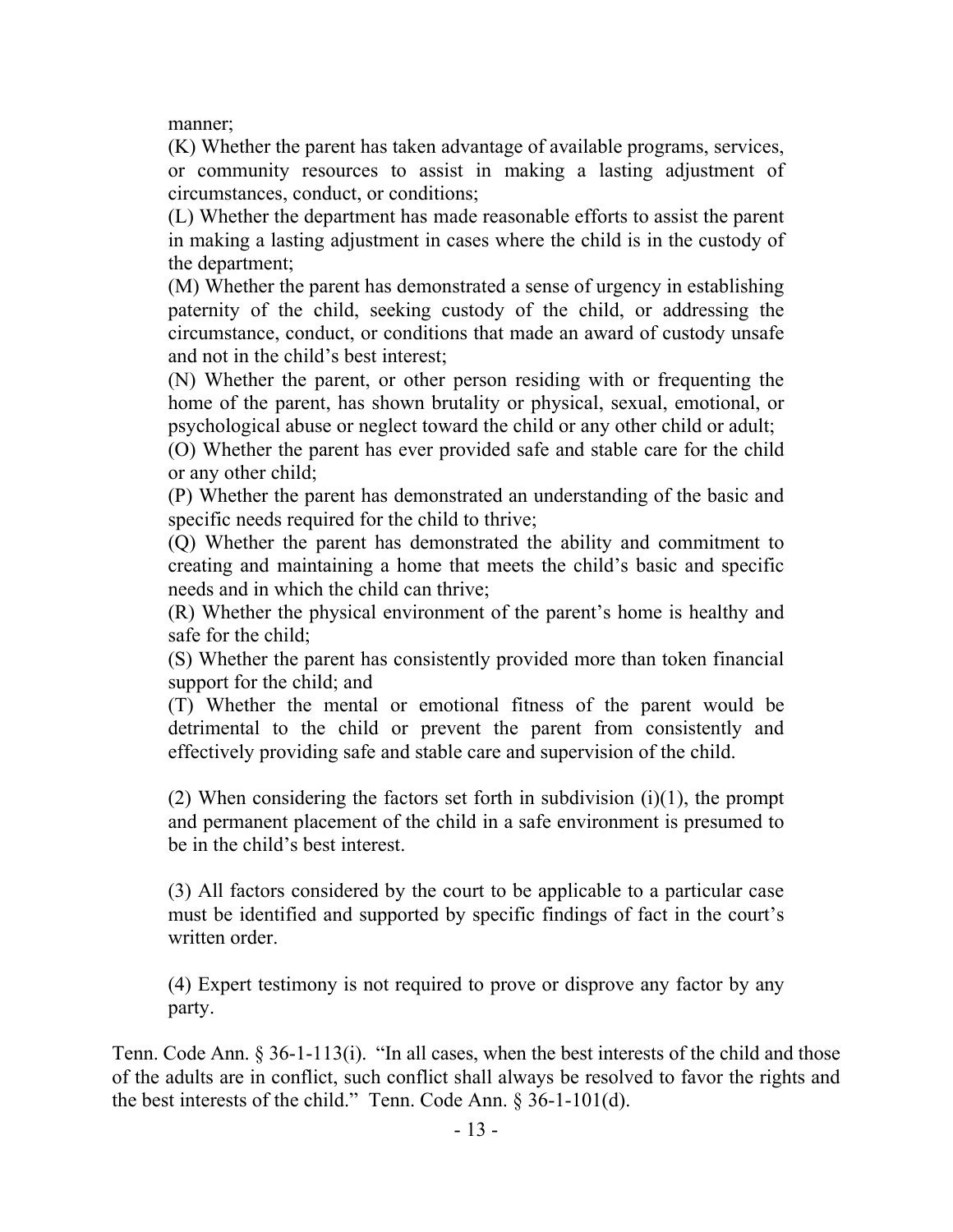In its best interest analysis, the trial court stated that "one of the biggest factors in this case" was that Brandon had been incarcerated "for the better part of 11 years," but even "more importantly," the court found, "there was no relationship with this child prior to his incarceration when he knew about the child." The trial court found that there was "no bond whatsoever between [Brandon] and this child." Tracking the language of the factors, it found that C.T. has a "critical need for stability and continuity of placement" throughout minority, especially considering her emotional and psychological needs. *See*  Tenn. Code Ann. § 36-1-113(i)(1)(A). The trial court was hopeful that she could be placed in a home where she was comfortable and enjoyed a stable relationship with the foster parent and found that a change in her caretaker and physical environment would likely have a negative effect on her emotional, psychological, and/or medical condition. *See*  Tenn. Code Ann. § 36-1-113(i)(1)(B). It further found that placing C.T. with Brandon "would be detrimental to the child because she does not know him." The court found that Brandon had failed to demonstrate "continuity and stability in meeting the child's basic material, educational, housing, and safety needs," as he "ha[d] not been involved in her life since she was an infant." *See* Tenn. Code Ann. § 36-1-113(i)(1)(C). The court found no healthy and secure parental attachment between Brandon and C.T. and no reasonable expectation that Brandon could create one. *See* Tenn. Code Ann. § 36-1-113(i)(1)(D). Again, the court noted that he had not seen the child since she was an infant and had no relationship with her. The court found that Brandon failed to maintain visitation or other contact with the child or use visitation or contact to cultivate a positive relationship with her. *See* Tenn. Code Ann. § 36-1-113(i)(1)(E). It found that C.T. did not know Brandon or his family, so there was no emotionally significant relationship with him or his family that would be impacted by termination of parental rights. *See* Tenn. Code Ann. § 36-1-  $113(i)(1)(I)$ . The court found that even when he was out of prison for a few years, he did not file a petition to establish paternity or seek visitation. *See* Tenn. Code Ann. § 36-1-  $113(i)(1)(M)$ . Also, it found that Brandon showed neglect toward C.T. by not seeking contact or any relationship with her when she was very young or during the time when he was not incarcerated. *See* Tenn. Code Ann. § 36-1-113(i)(1)(N). It noted that he had never provided "safe and stable care" for her in the past, as she had never been in his care or custody. *See* Tenn. Code Ann. § 36-1-113(i)(1)(O). Regarding the "physical environment" of his home, the court noted that Brandon resides in a federal penitentiary. *See* Tenn. Code Ann. § 36-1-113(i)(1)(R). Finally, the court noted that Brandon failed to consistently provide support or provided only token support to the child, giving money to the mother or another family member a handful of times. *See* Tenn. Code Ann. § 36-1-113(i)(1)(S). In closing, the court found there was "no possibility of placement with [Brandon] at this time" and no suggestion that such would change anytime in the near future. It found no indication that a compassionate release was even remotely possible. Considering all these factors, the court found by clear and convincing evidence that it was in the best interest of C.T. to terminate Brandon's parental rights.

Having carefully reviewed the trial court's best interest analysis, we conclude that the proof does not preponderate against the trial court's factual findings, and we conclude